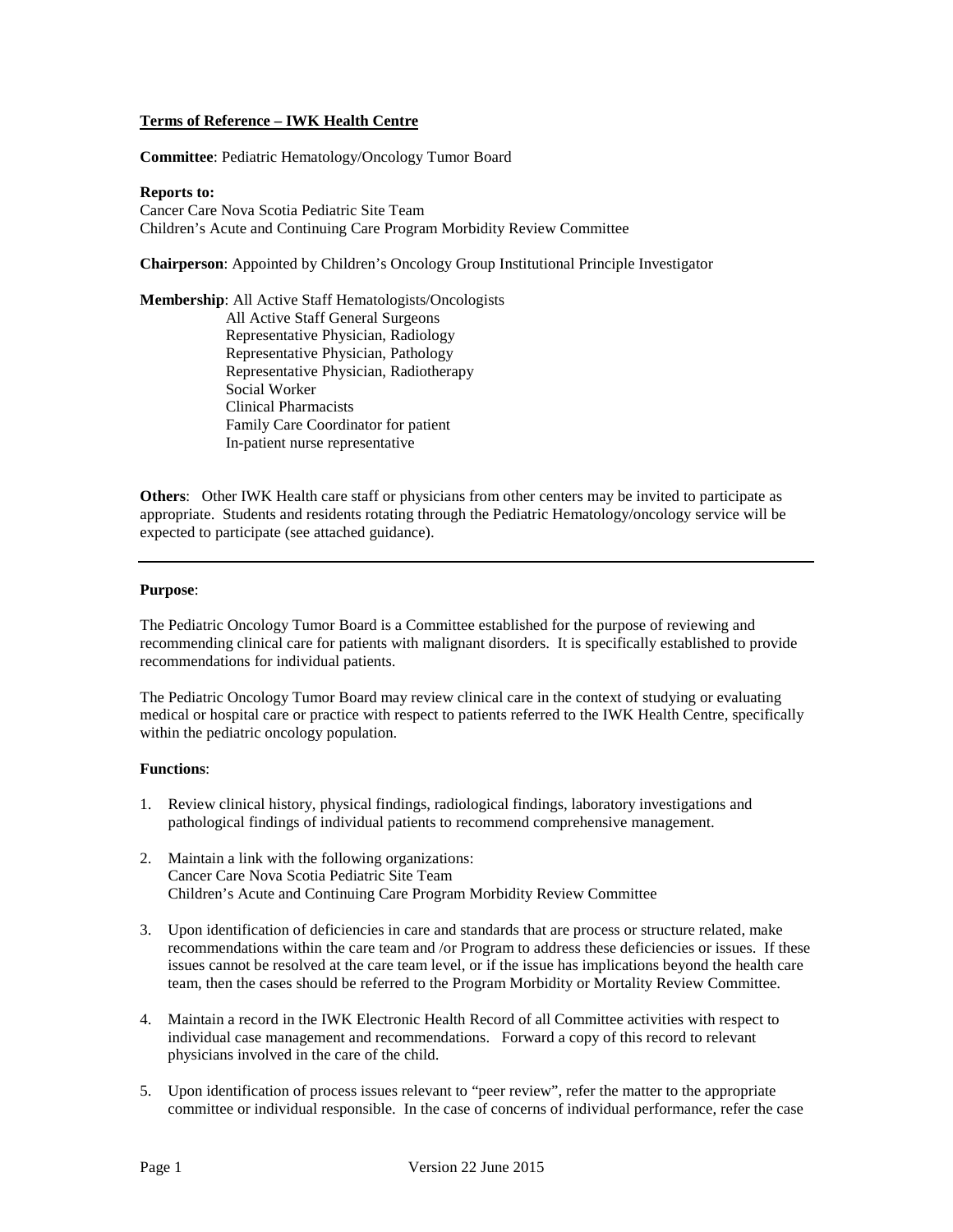to the IWK Health Centre discipline chief and/or Morbidity Committee, if the individual in question is not a member of the IWK Health Centre.

6. Provide assistance to the Children's Oncology Group Principle Investigator for clinical audit.

### **Nature and Scope**

- 1. Multidisciplinary care review to establish recommendations for individual patient therapy.
- 2. Other issues related to patient management may be brought to the Tumor Board as deemed appropriate.
- 3. Minutes of the Tumor Board will be in two forms:
	- 1. Individual Patient reviews including summary of recommendations to be kept on Health Record.
	- 2. Minutes pertaining to process or individual conduct concerns will be kept by the Chair of the Tumor Board.
- 3. The Tumor Board will meet on a regular basis, at least every 2-3 weeks, and more frequently as required.
- 4. A quorum will consist of 2 oncologists, a radiologist, a pathologist (if required for case review) and a surgeon.
- 5. The Tumor board may designate or identify groups or individuals to form a temporary task force.
- 6. Recommendations for peer review issues or individual performance concerns are forwarded within one month of identification to the appropriate body. Recommendations for patient management are forwarded within one week in written form to the chart.
- 7. From time to time, a teleconference may be established with regional centers and other tertiary care centers to assist in the management of individual patients.
- 8. All attendees to the tumor board are expected to maintain appropriate patient confidentiality.

### **Limitations**

1. The tumor board is not a disciplinary committee.

2. The tumor board is not a forum for review of patient complaints. These should be referred to the appropriate discipline chief, program and/or quality assurance.

## **Process for review**

1. Patient cases are usually identified by the oncologists but any health care professional may forward the name of a patient to be reviewed.

- 2. A patient summary will be produced in written form for any newly presented case at Tumor Board. Follow up review does not require a written summary to be presented to the Tumor Board but a written summary of the deliberations of the Tumor Board will be recorded.
- 3. When appropriate, the Chair of the Tumor Board will write a letter outlining concerns of a "peer review" or a disciplinary nature requiring referral to a discipline chief.
- 4. From time to time, issues identified not involving individual patients may be brought forward to the Tumor Board for review.